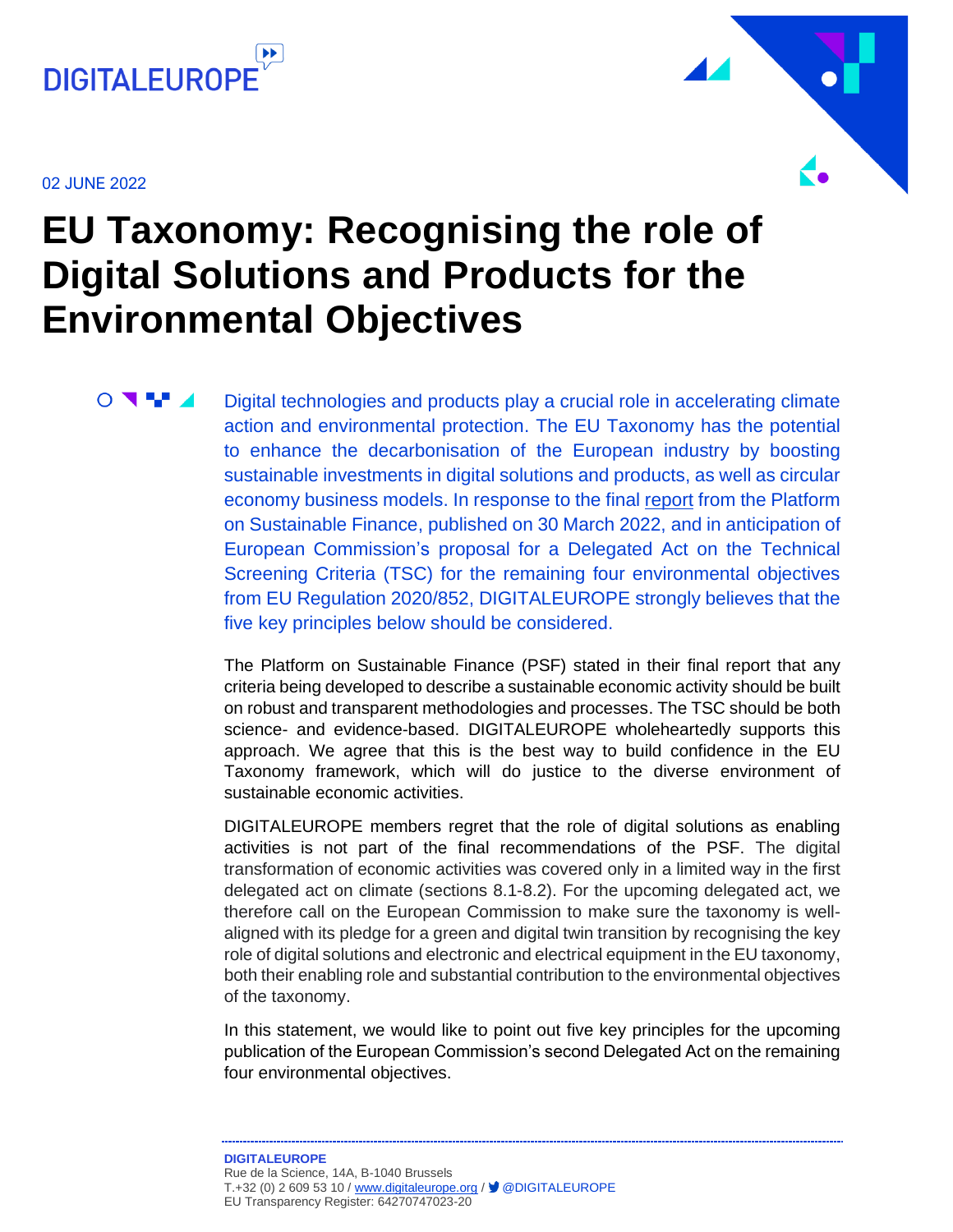## **1. Digital technologies as enabling activities for the environmental objectives**

- In the call for feedback organised by the PSF in August 2021, the draft report included sections on enabling activities for the environmental objectives (i.e., manufacture of machinery, equipment and solutions - sections 2.11-2.14 - and provisions of data-driven solutions – sections 6.6-6.7). These sections are no longer part of the final recommendations of the PSF. Therefore, the recommendations no longer recognise the enabling role of digital technologies, while end-use sectors using the same technologies are included. From buildings to transport, farming, energy, data-driven insights are helping the private and public sectors to substantially improve their material and energy efficiency, while cutting waste.
- DIGITALEUROPE recommends including former sections 2.11-2.14 and 6.6-6.7 on enabling technologies in the European Commission's second Delegated Act, with adequate and clearly defined TSC that recognise the role of digital solutions for the four environmental objectives. Our members remain available to provide expertise on product specificities and further elaborate on the practicalities and added value of recommended criteria.

#### **2. Aligning legislation for the transition to a circular economy**

- The PSF acknowledges that the substantial contribution as part of the transition to a circular economy is the most challenging environmental objective because it is a relatively new concept. The EU has developed policies and legislation to support sustainable product development for the past 20 years. While it continues to develop the next generation legislation, the focus should be on increasing the transparency of products to provide more information to consumers and users of ICT equipment. An increased transparency needs to be based on a detailed and future-proof classification system. At the same time, the criteria must be realistic and feasible to be effective today and in the future. This would avoid frequent legislative changes and therefore improve predictability for companies aiming to develop their sustainable businesses.
- **ID** The EU Taxonomy TSC should be aligned with upcoming new legislation such as the Ecodesign for Sustainable Products Regulation (ESPR) and the Empowering Consumers for the Green Transition Directive. The ESPR will require the development of calculation methodologies to measure the durability of a product. As part of the revision of the Methodology for the Ecodesign of Energy related Products (MEErP), a draft methodology is under consideration as a function of reliability and repairability. These initiatives should be in line with the TSC for the transition to a circular economy. We would recommend that calculation of lifetime improvement under the Circular Economy TSC reflects the calculation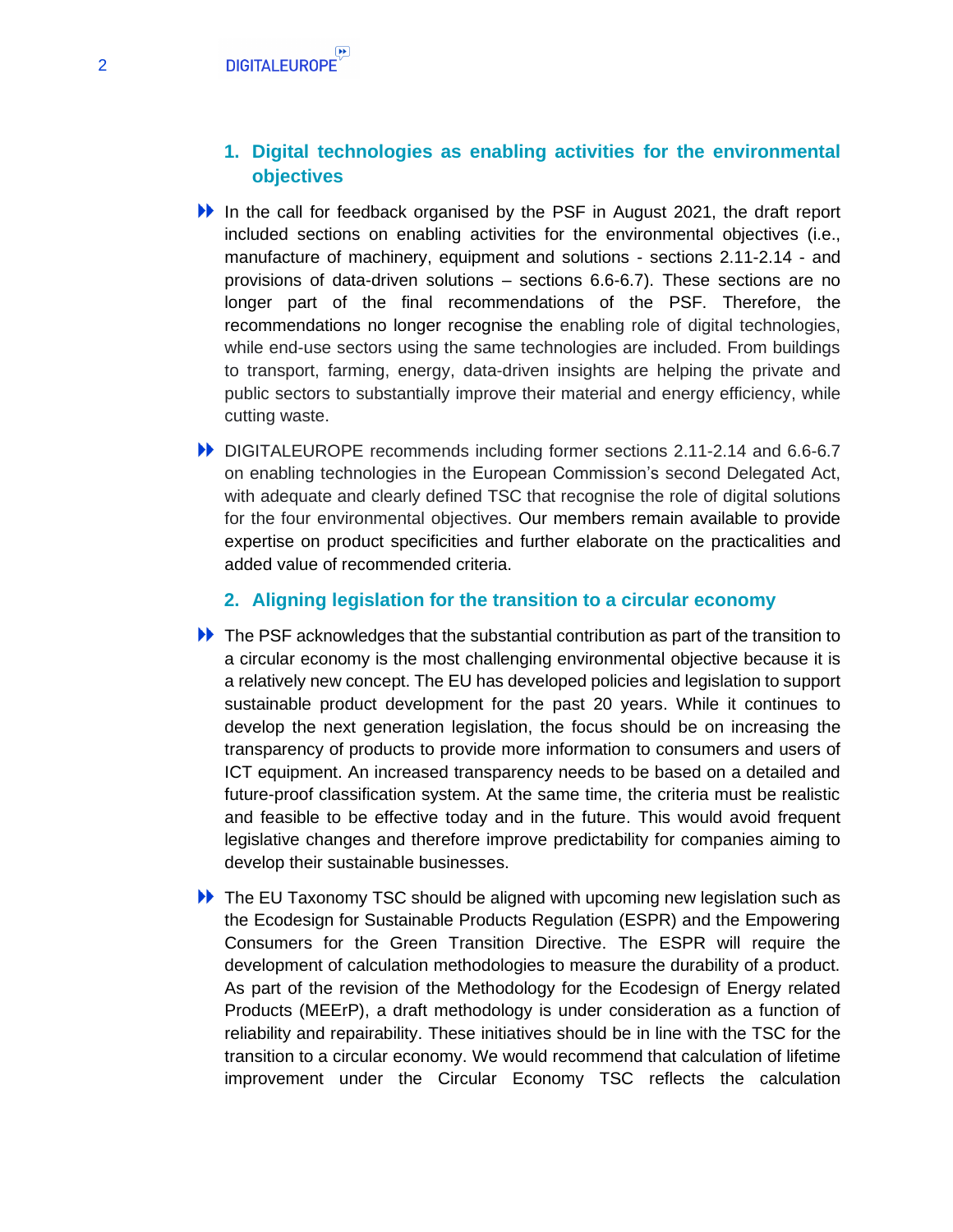methodologies developed for years in consultation with technical experts under the eco-design regulation.

- **3. Creating requirements based on potential future regulations is questionable**
- Complex EU legislation is the result of in-depth processes and scientific evidence. For example, as the RoHS Directive is being reviewed and amended, EU institutions are taking into consideration the need for exemptions or derogations for uses of substances for which there are no alternatives yet. Such considerations are part of extensive research and investigations. Letting go of this principle, as it was done in the report from the PSF, undermines the diligent process of chemical legislation and the science-based approach. Also, products are not likely to be able to meet the TSC and therefore will make the criteria irrelevant for the applicable economic activity.
- **IDED** The review of the existing exemptions under the RoHS Directive and the need to keep or extend them is still ongoing. It would therefore be premature to base the TSC on the current status. A more complete review of the exemptions is necessary to be able to establish whether there are alternatives available for each and every exemption.
- Moreover, the improvement in resource efficiency by upgrading, re-using and recycling materials will also be seriously hampered by stricter substances requirements going beyond legal and regulatory requirements developed under Better Regulation principles.

# **4. Balancing the application of general criteria with multiple and specific product characteristics**

- A "one-size-fits-all" approach in all cases when it comes to TSC may fail to capture the specificities of the Electronic and Electrical Equipment (EEE). EEE covers a broad and varied scope of products, each having its unique requirements and different environmental impacts on different phases of the lifecycle, for example in terms of lifespan, servicing, recycled materials and availability of spare parts.
- **EXECUTE:** Regrettably, the PSF did not take on board DIGITALEUROPE's recommendation to also allow for multiple Type 1 eco-labels that cover a broader set of products than the EU Ecolabel or EU Green Public Procurement (GPP) criteria. The uptake of the EU Ecolabel for the ICT sector has been limited, whereas other Type 1 ecolabels have been very successful in encouraging the production and consumption of greener products. Many products from multiple brands have been certified in at least eight different product categories versus two product categories for the EU Ecolabel. The final report does not do justice to the full scale of products that are currently covered by several internationally accepted Type 1 eco-labels.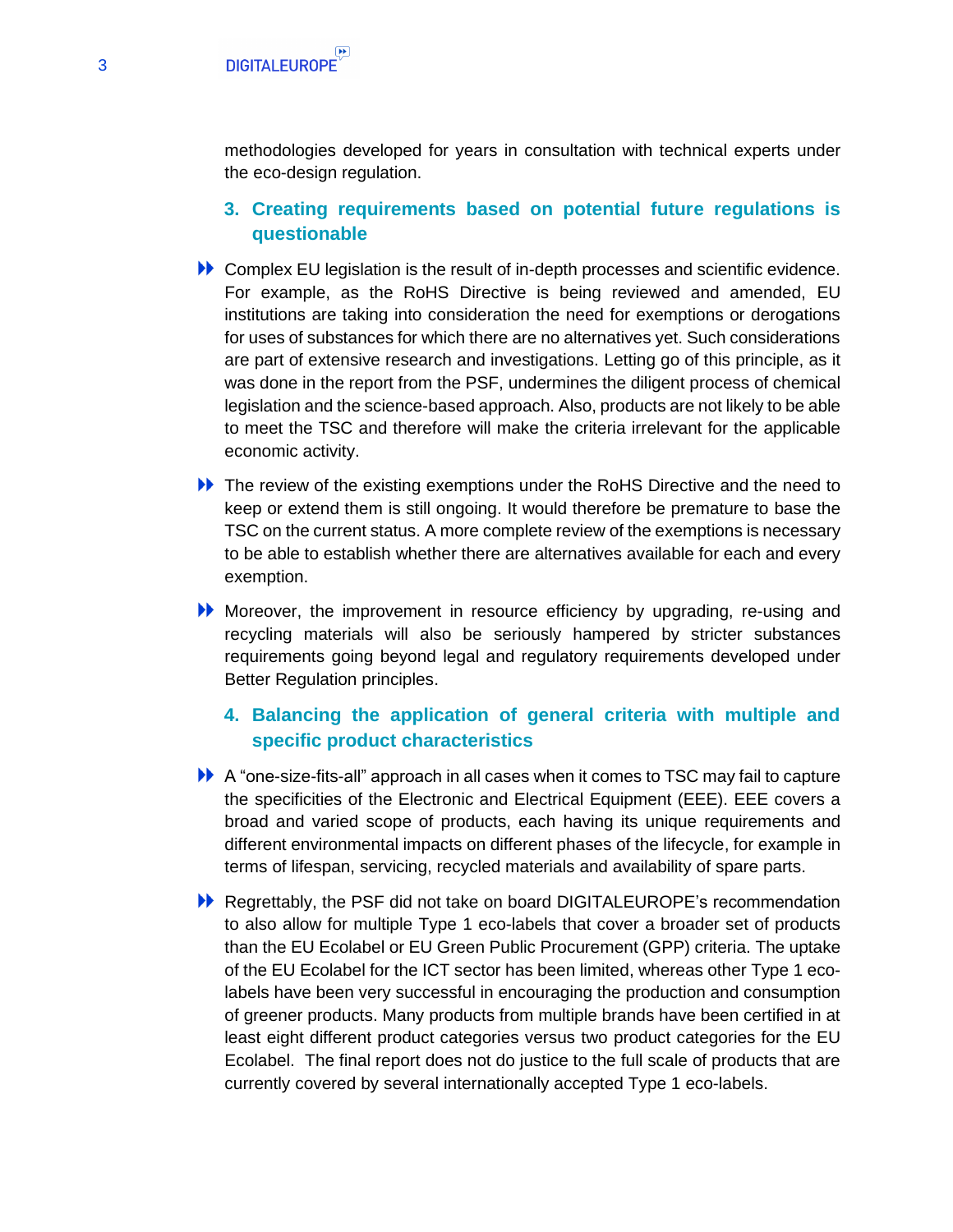Furthermore, GPP criteria apply different levels of criteria. They distinguish between core criteria and comprehensive criteria, as well as awarding criteria and technical specifications, leaving options to meet the criteria partly or in full and being valued accordingly. As such for TSC 2.3 Option A to require compliance with GPP comprehensive criteria seems disproportionate given that the objective of GPP is to be more ambitious than legal requirements. GPP core criteria are already aligned with the EU Taxonomy's objective to incentivise more sustainable activities.

# **5. Acknowledging current business practices and circular economy models**

- Many businesses work with partners and the activities are delivered indirectly, through a distributor, service provider or vendor. However, the product, service or technology is owned and developed by the manufacturer. We recommend the TSC take such common practices into account.
- In the final PSF report the economic activity to repair, refurbish and remanufacture products (section 2.10) has been limited to repaired, refurbished and remanufactured products that are sold to consumers by referencing Directive (EU) 2019/771. That excludes the mature repair and refurbishment market of products sold for professional use and in the context of a business-to-business sale, which have contributed directly to circular economy objectives and the creation of green jobs in the European Union
- Not included in the final PSF report as an economic activity is the manufacture of durable electrical and electronic equipment (section 2.6 of the draft report). This leaves a gap in the translation of circular economy principles. Similarly, the upgradeability of equipment is an essential business segment in the commercial domain and fully in line with circularity principles, but not included in the recommendations from the PSF.
- The description of activities also appears to be too limited to be future proof, as many circular business models are still new or yet to be invented. The definition should also include existing and emerging circular business models such as aftersales, offering product functions rather than products (e.g., selling copies rather than printers) or product-sharing services.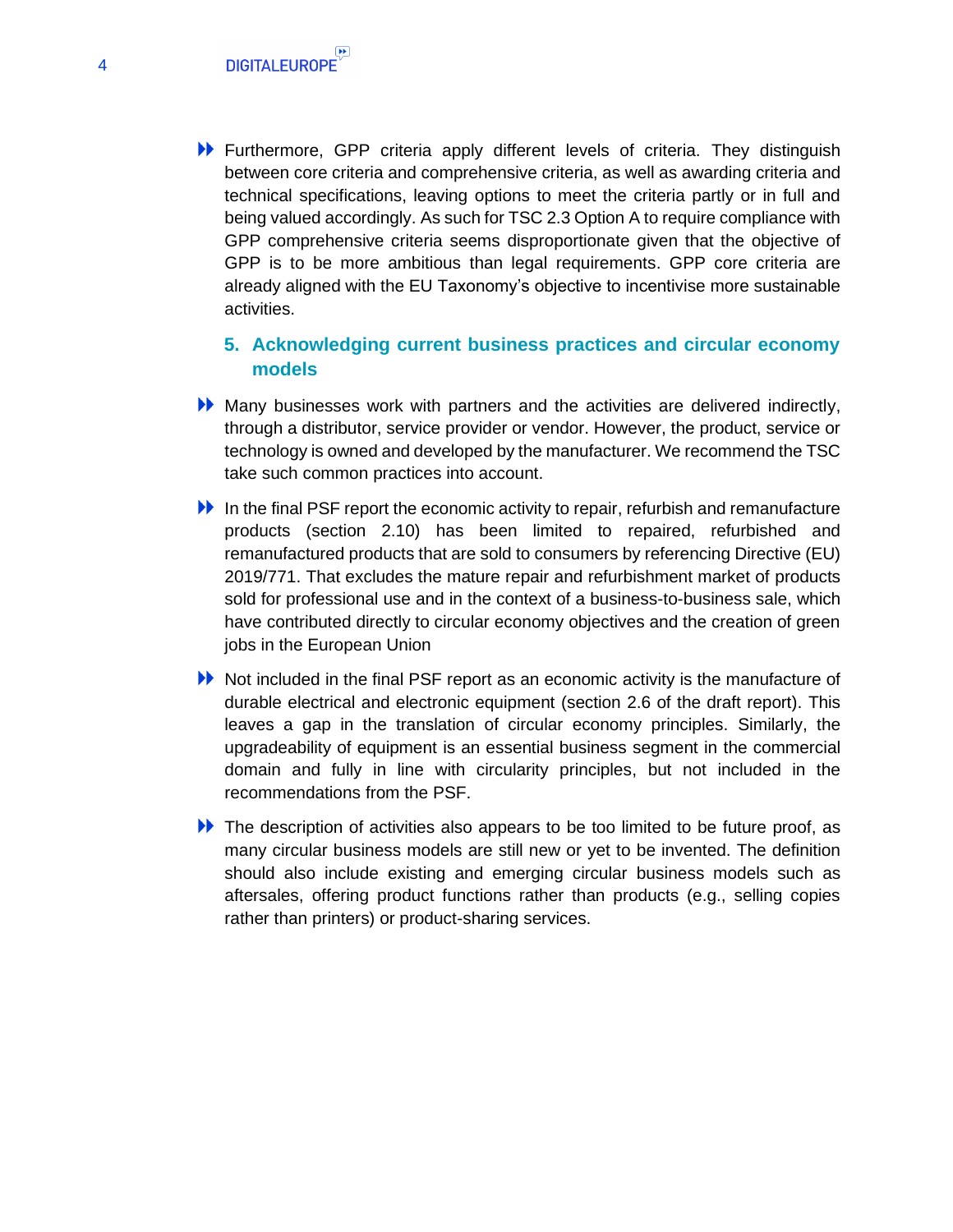#### FOR MORE INFORMATION, PLEASE CONTACT:

- $\mathbf{M}$ João T. Marinho **Senior Manager – Digital & Green Transformation Policy**  [Joao.marinho@digitaleurope.org](mailto:Joao.marinho@digitaleurope.org) / +32 491 56 11 24
- $\mathbf{L}$ Ray Pinto

**Digital Transformation Policy Director** Ray.pinto@digitaleurope.org / +32 472 55 84 02